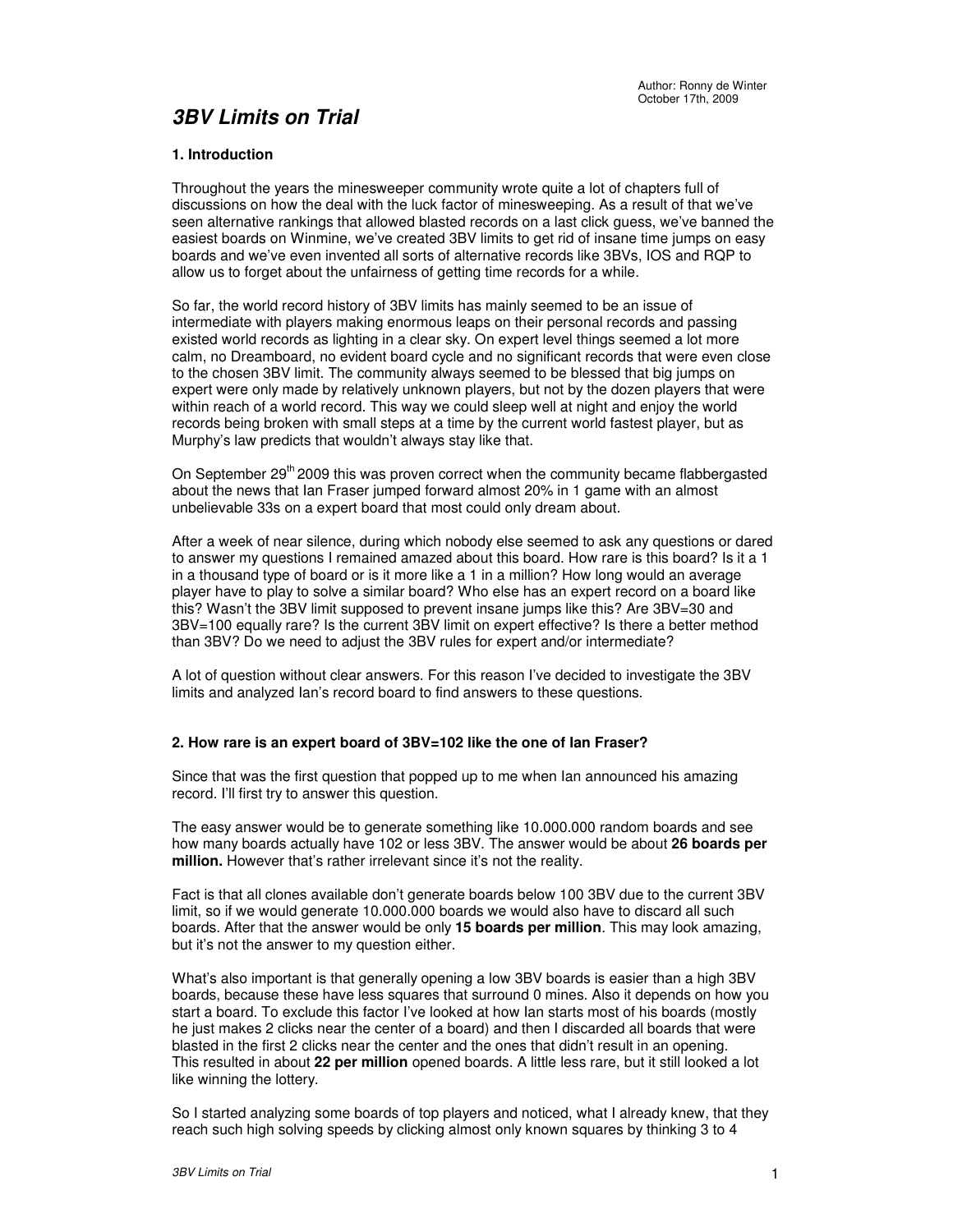squares ahead. As a result they hardly ever really wait on the result of a click. However, when reaching an opening it was noticeable that on average they had to made 1 click to find the edge of the opening, at least 1 more click to open the opening and a  $3<sup>rd</sup>$  click was wasted or delayed as a result of the human reaction time and the time find the nearest next square. Basically each openings (except the first) cost them the time of not 1, but at least 3 clicks. Knowing this I ran the test again, but this time I counted each opening as 3 3BV (besides the first opening) instead of the normal 1 3BV. The result of this was that a board similar or easier than Ian's (102 3BV + 8 openings) happened only a staggering **1 per million** boards.

Since we are looking only at boards that were opened at the start, the next question would be: how many boards can one player open and play per minute? Well, this highly depends on each player, but let's assume Ian plays very aggressive and deliberately blasts boards that feel slow or seem to have high 3BV making it possible to open and try to solve more boards then most players, so about 5 boards per minute, being ~300 per hour. Considering that people can't play 24 hours per day I assumed that playing 3 hours per day on average would be a good estimate.

The result of that equation would be that a player would get a **chance** on a board like Ian once every :  $1.000.000 / 1 / 300 / 3 = 1111$  days (=roughly one chance per 3 years)

Since this was just a chance to solve a board like that and I didn't include the facts that this board should also not be blasted on mistakes or on forced guesses it seemed likely that most players would never solve a board like that. But to confirm this assumption I've also looked at it from another perspective, which was done by trying to answer the following question below.

#### **Who else got a record on an easy board like this?**

So we now got a rough answer on how a rare a board like this is for a player, but how rare is it if we look at a community that consists of a large group of players? Therefor it's useful to check how many others in the world ranking also have an expert record like this

To find out if more people in the world ranking ever got a board like this I've downloaded all expert boards of the current world ranking. This resulted in 404 readable boards (only \*rmv, \*avf and \*mvf) and then I counted the "3BV+2\*(Openings-1)" values for all of these boards using an existing program that I've modified for this purpose. \*



The result of this is displayed in the graph above. As you can see only 3 boards got a (3BV+2\*(Openings-1)) score of 125 or less and the current lowest is 119. After that I've then manually added Ian's board to the graph with a score of 116 (=102  $+$  (8-1)<sup>\*</sup>2), which makes it the lowest score in the current world ranking.

This graph confirms the earlier calculations that the chance of a specific player ever solving a similar board is very small. Also the fact that it's the only record board with such a low (3BV+2\*(Openings-1)) score seems to suggests that a personal record on a similar board is likely to occur to only 1 player once every few years.

\* The software to load boards and count 3BV & openings was based on ZiniCalc02 from Cryslon.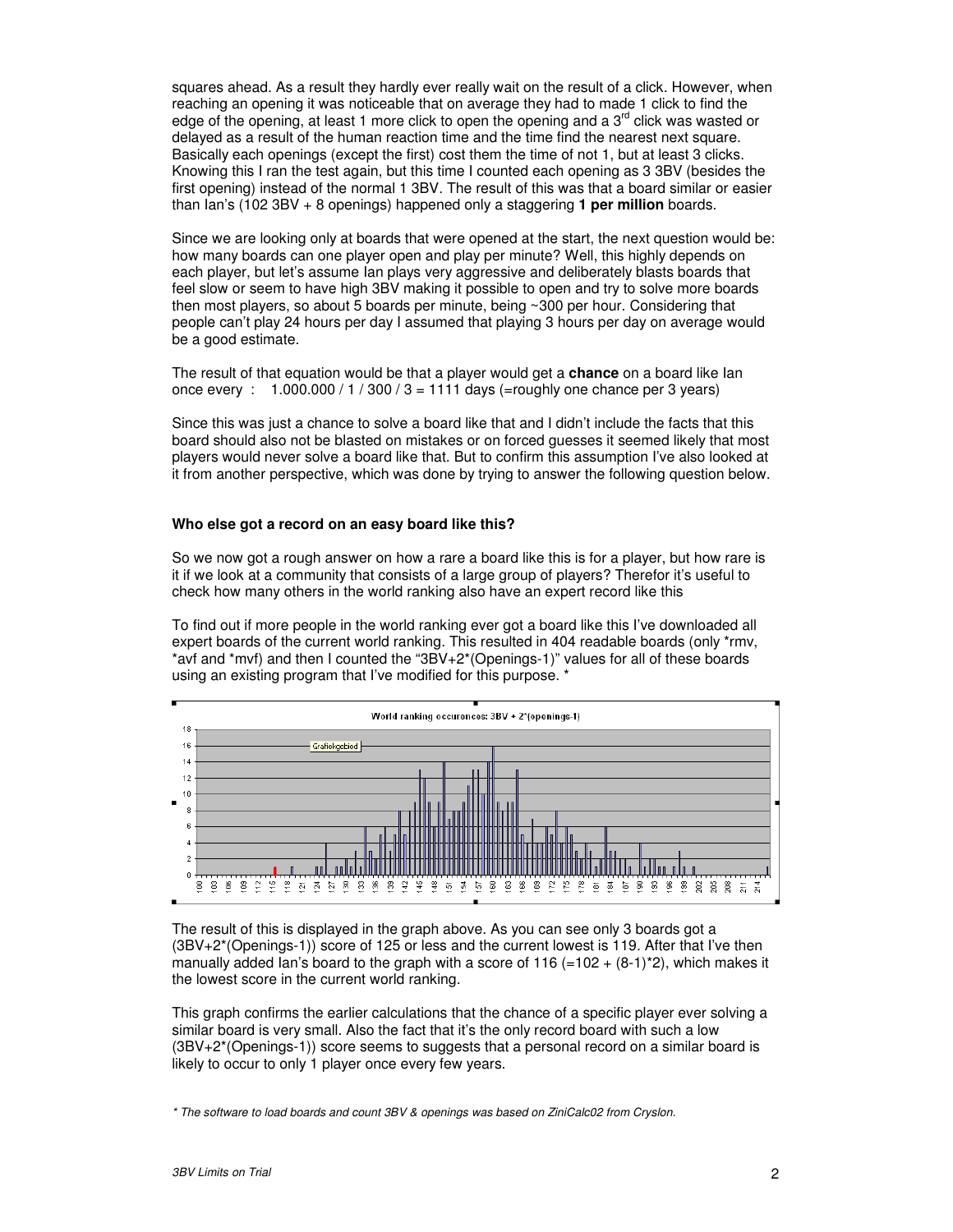#### **Are the 3BV limits of intermediate and expert equally rare?**

Note: In the following chapters I'll shorten the notation: 3BV+2\*(Openings-1) to 3BVO, being 3BV with 3 clicks per openings (-2 clicks). All following calculations and results will still be made with the original formula.

The world record history of intermediate seems flooded with records that were made on boards with a 3BV equal or less than 30 and in the Chinese ranking we still regularly see players getting records on such boards. Strangely enough on the expert world record history we only find a 3BV=109 as lowest, which is almost 10% above the current 3BV limit of 100. On top of that we've already determined that boards with 102 3BV or less are extremely rare (especially combined with a small number of openings). This raises the question whether or not the 3BV limits of intermediate and expert are equally rare.

To answer this question I've generated 10 million boards on both intermediate and expert and counted both the 3BV as well as the 3BVO occurrences. After that I've scaled all the counters between 0 and 1 to normalize the results and I've cropped the resulting graphs to give then a relative equal bell curved shape. The results of this experiment are shown below. The blue lines are the 3BV counts and the purple lines are the 3BVO counts.



If we look at the 3BV graphs we can already see that 3BV=30 and 3BV=100 don't seem to be equally rare, since 3BV=100 isn't even on the chart. This isn't an illusion since the amount of 3BV<30 boards was 1750, while the the amount of 3BV<100 boards was just 112. With other words we can expect about 15 times more intermediate boards with <30 3BV than expert boards with <100 3BV. If we would make the 3BV limits for expert level as rare as 3BV=30 for intermediate, the 3BV limit should be 109 or 110 instead.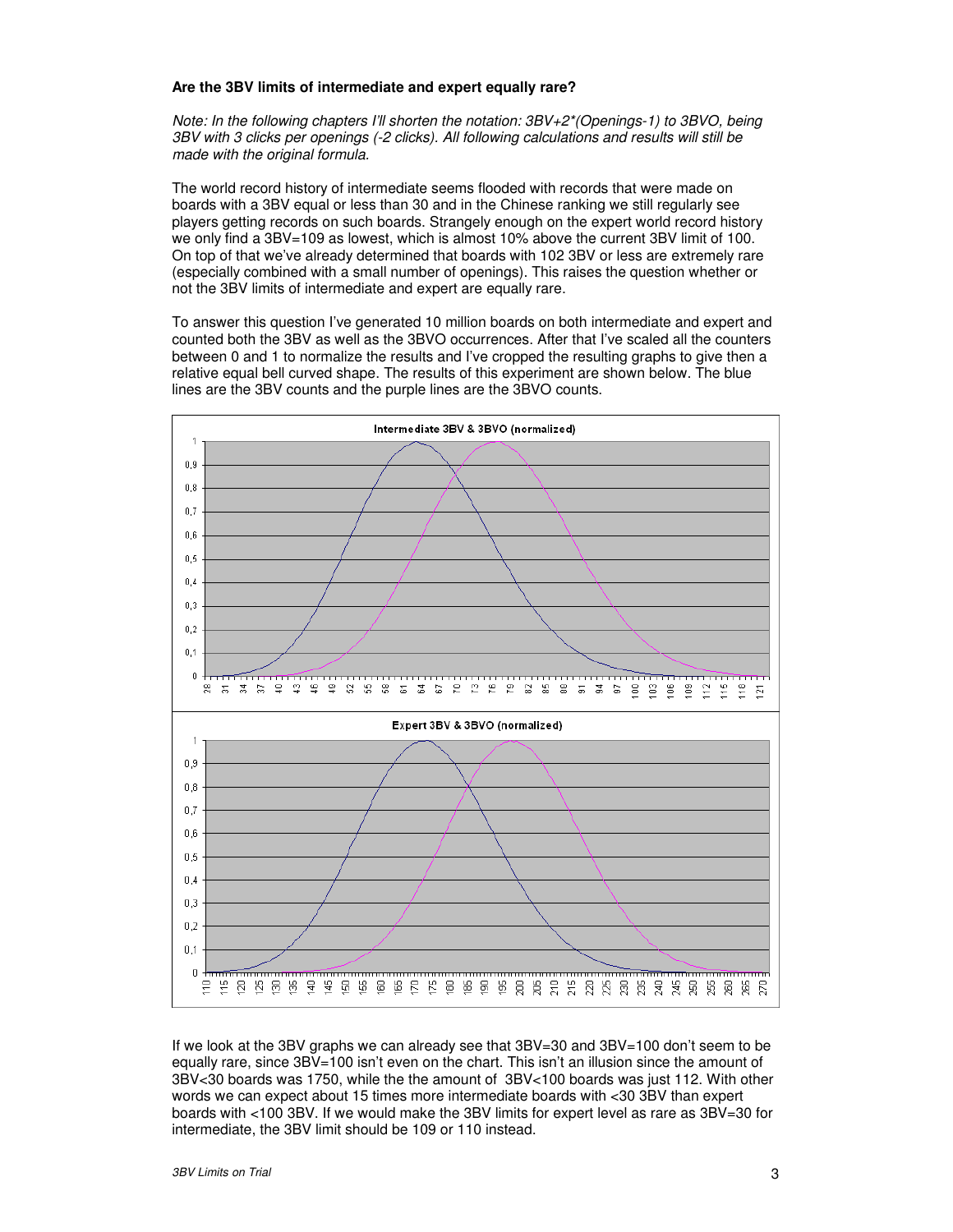When looking at the 3BVO graphs we can find similar results. Since we can't exactly convert 3BV limits to 3BVO limits I'll use the 3BVO values of all discarded world record boards on intermediate over the years. Looking a those boards and dreamboards we will find that all of them ranged between 33 (Andrew Lee, 3BVO=25+8) and 37 (Damien Moore, 3BVO=27+10), so I will use a 3BVO of 37 as reference.

Looking at the 3BVO graphs it already shows that a 3BVO of 37 isn't nearly as rare as Ian's famous 116 (102+14) board. When looking at the exact numbers we see that confirmed, because the number of intermediate boards with a 3BVO<38 was 2026, while the amount of boards with 3BVO<116 was just 14. With other words we can expect about 145 times more non-allowed intermediate boards then expert boards using these 3BVO limits. If we would make the 3BVO limit for expert level as rare as 3BVO=38 for intermediate, the 3BVO limit should be 134 instead of 116, which basically means a 22 clicks difference.

One might argue that people don't solve/start the same amount of boards on expert as on intermediate or that it's easier on intermediate to determine whether a board looks promising or not. However, both these arguments only widen the gap, since it would make easy intermediate boards less rare instead of easy expert boards.

Looking at those enormous differences between the intermediate and expert limits using both the current 3BV limits and 3BVO limits the answer to why only intermediate world records below and near the 3BV limit occurred regularly and (almost) never with expert boards is now easily to answer: they simply aren't equally rare at all.

### **What has been the effect of the current 3BV limits on the world ranking?**

In the previous chapters we've already seen if you create millions of random boards it results in 3BV and 3BVO graphs with a nice bell shape. This phenomena is known in statistics as 'normal distribution'. Since all personal records in the world ranking are also made on random boards, that are positively influenced by low 3BV and negatively influenced by the increasing rareness of lower 3BV values we would still expect to find a (slightly deformed) bell shaped graph. Also we would expect a similar shape for both expert and intermediate. To confirm this we would have to show all world ranking records in graph showing the 3BV counts.

If the 3BV limits have had any significant effects on the world ranking we would also expect to see a sharp edge in the graph exactly on the 3BV limits of 3BV=30 and 3BV=100.

Previously I had already created such a graph using the 404 readable expert boards in the world ranking to find out if anyone else had an record on a very easy expert board like Ian's. This resulted in a graph that, with a little imagination, looked bell-shaped as expected. It also didn't show any 3BV<100 boards, but looking at the slopes of the graph only a couple of those boards at most were to be expected hadn't there been a 3BV limit.



World ranking 3BV occurences (Expert)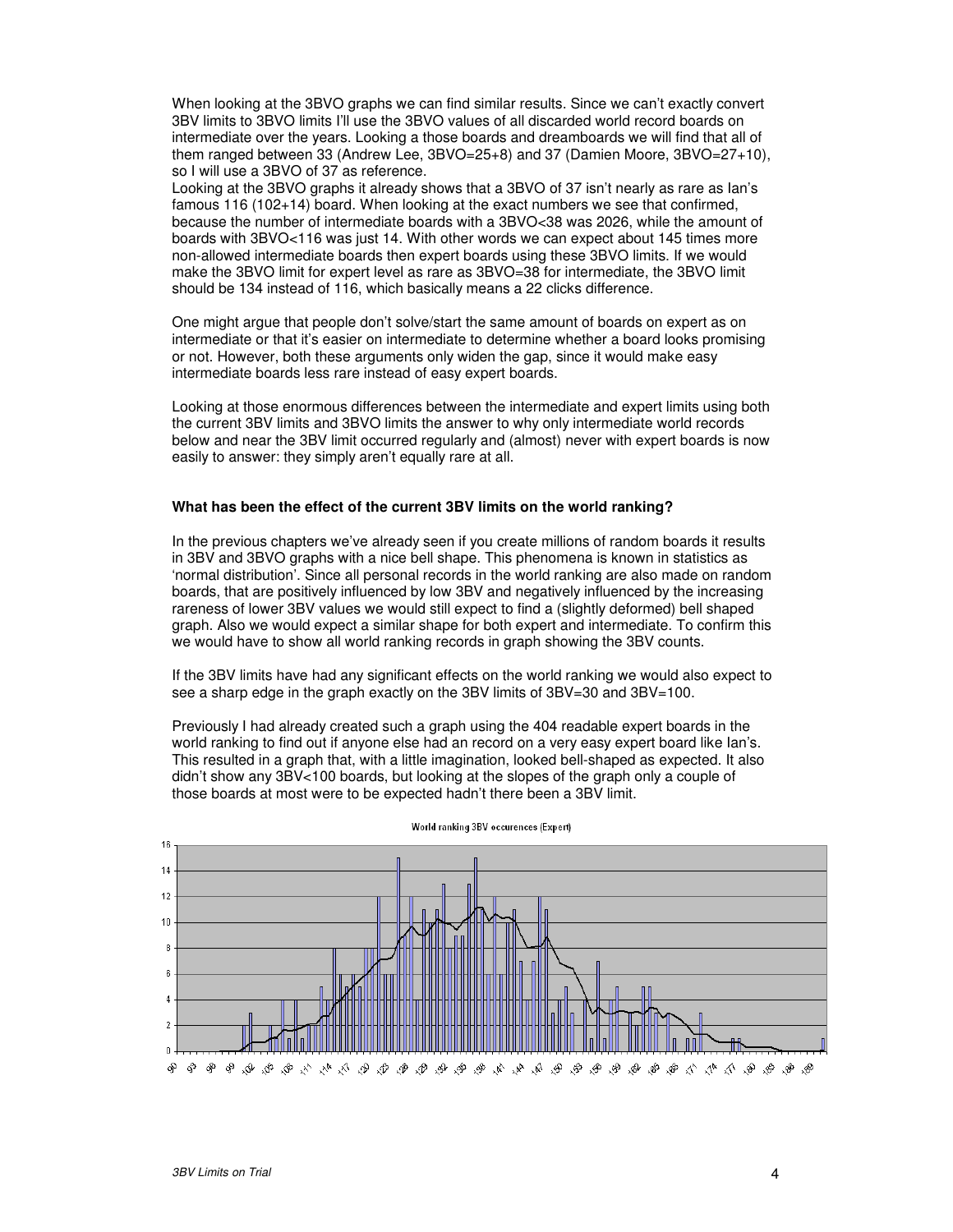Since I hadn't created a similar graph using all intermediate records of the world ranking, I've downloaded the intermediate records as well. After that I've used my program again to read and analyze all the 396 readable intermediate boards (\*rmv, \*avf and \*mvf).

This resulted in the following graph made from the intermediate records of the world ranking.



World ranking 3BV occurences (Intermediate)

It's immediately clear that this graph is shaped differently than the previous graph from the expert records. On the right side we still find a similar slope as we saw on the previous graph, but on the left we find 3 differences that can be easily explained. First of all we see a handful of boards below the 3BV=30 limit, which are old records from 2004/2005 that were allowed to stay in the world ranking by Damien Moore since it are inactive player. Secondly we find a noticeable lower bar on 3BV=30, which can be explained by the fact that the popular Clone2007 doesn't generates boards with 3BV=30 due to a known bug. And finally we se a sharp drop in front of 3BV=31, which is clearly the direct result of the 3BV limits.

When comparing the 2 graphs it becomes immediately clear that the effect of the 3BV=30 limit has been much bigger than the 3BV=100 limit. In fact, the intermediate graph is missing a big portion of its left half, which should now be distributed on top of the the remaining part of the graph.

So we can conclude that the 3BV limit of intermediate did reduce the differences between a lucky player and a less lucky player, because the maximum 3BV difference between players has been greatly reduced. However, on expert this effect seems pretty much non-existent.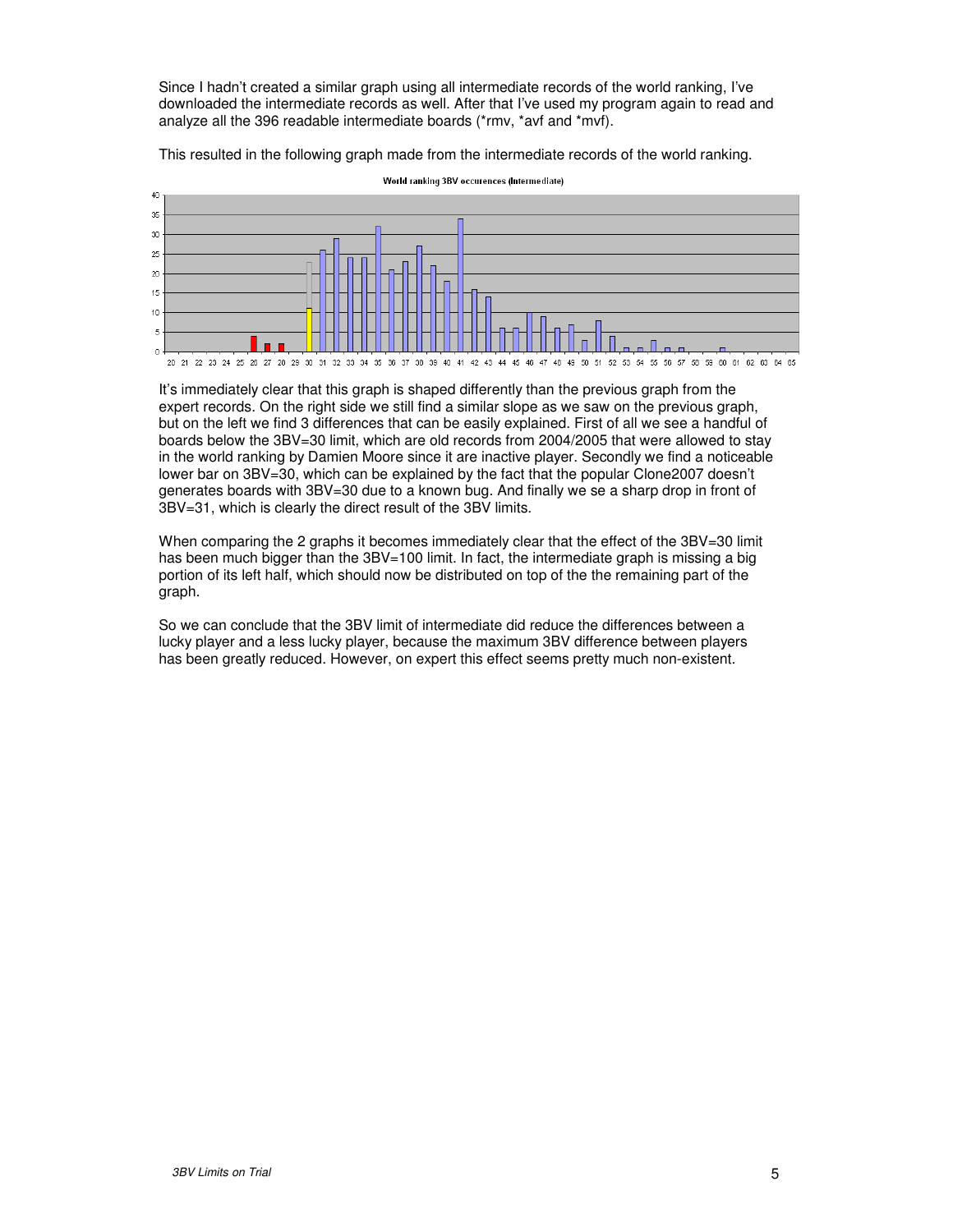#### **How do the intermediate record boards compare with the expert record boards?**

On intermediate level we've seen that quite a lot of records with 3BV<30 are 'missing' in the world ranking due to 3BV limit, so it is likely that we would have seen more intermediate world records on 3BV<30 boards hadn't we had any 3BV limits. Also looking at the number of records in past on such boards seems to confirm this.

On expert level we've hardly seen any influence by the 3BV=100 limit, because boards near the 3BV=limit on expert were so extremely rare. Therefor all lucky records should probably still be present in the world record list.

To try to compare these boards as fair as possible I've placed the scaled 3BVO graphs from both intermediate and expert directly above each other and placed all world records (from which the boards were available) into this graph. The result of this is shown below.



Expert 3BVO (normalized)

(To indicate which record boards are currently no longer allowed due to the 3BV limits and other reasons, I've marked all the banned boards with a gray line and the remaining with a red line)

On intermediate it shows that Andew Lee (3BV=25+8) got the rarest board, followed by the famous 'dream board' and Vincent Yeh's allowed (3BV=30+4), then Roman Gammels allowed (3BV=32+4) and finally 3 non-allowed boards from Damien (27+10), Kamil (29+8) and Emmanuel (29+8).

Looking only at these result, one might argue that, for instance, Damiens 11,11 shouldn't have been called too lucky and Vincent Yeh's should. (Kamil & Emmanualles board were on the famous 6-circle board that's been banned for being too easy and repeating, so those can be ignored). In the middle of this gray area of allowed and non-allowed boards we find Roman Gammels 3BVO=36 nicely in between. (Notice how both Winmine dreamboards are now located left of this value, while with normal 3BV limits the 3BV=30 dreamboard would still be allowed when getting a similar board on an official clone.)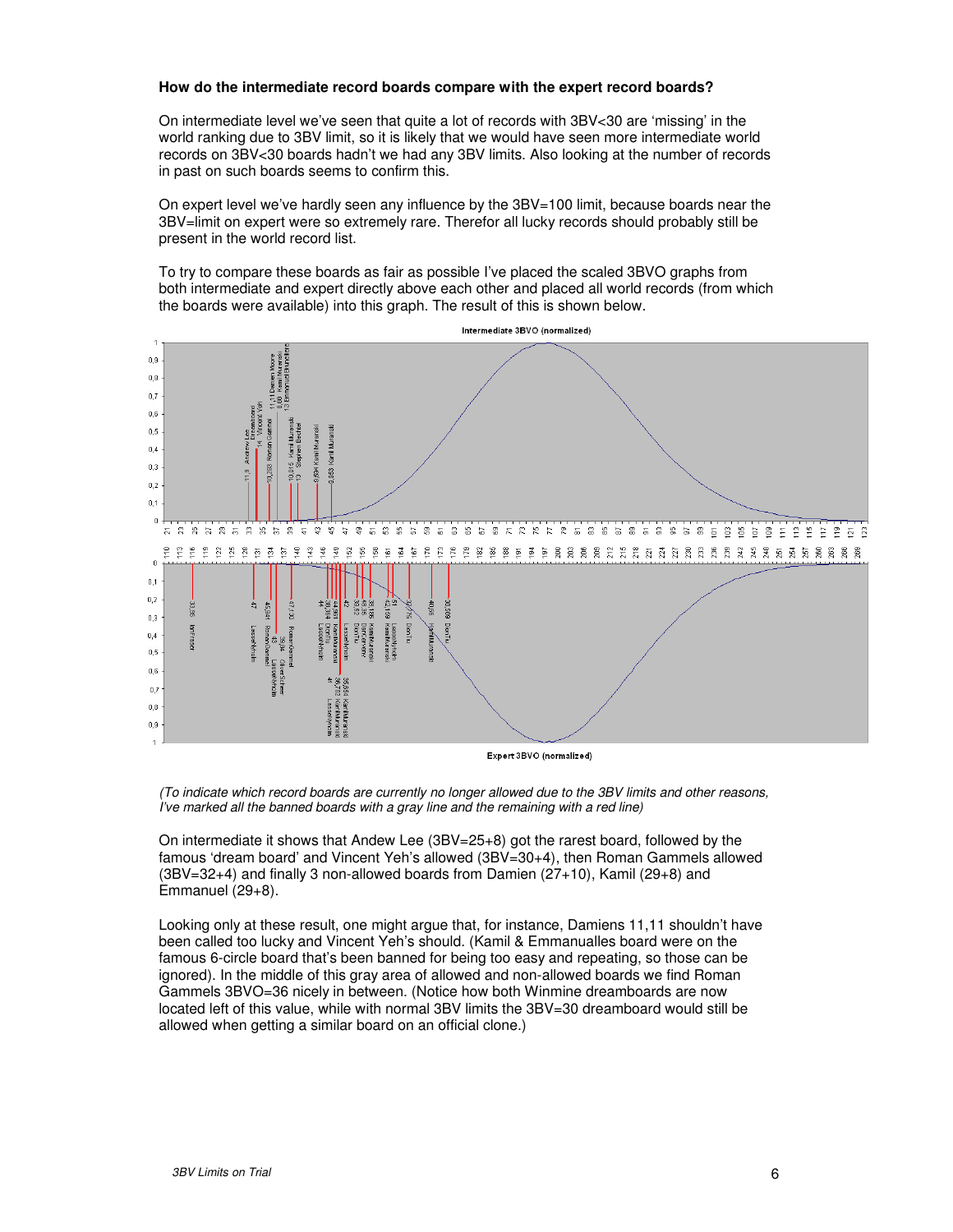Because a 3BVO=36 seemed to be a fair divider between too lucky and allowed, I'll use that board as reference when looking at the expert graph. Directly below that 36 we find 134 on the expert graph. Looking at this dividing line we only find 2 boards that are more rare then 134, being:

- Lasse's record jump from 50->47 (which is about as rare as Andrew Lee's 3BV=25 board and the Dreamboard)
- Ian's record jump from 39->33 (which is about as rare a 3BV=21 + 3 openings)

Roman Gammel once again acts as divider between the too lucky and the rest with exactly 134.

When looking at the 3BVO counts of the current world ranking on expert level we find that only ~4% of the players have a record on a board with a lower 3BVO than 134.



## **Do we need to change the current 3BV rules?**

When looking at the enormous gap between the 3BV limit on expert and on intermediate it's amazing that nobody noticed it before that 3BV<100 is many times more rare than 3BV<30. Probably everyone just assumed that it the limits were carefully chosen by calculations and considered the fact we hardly ever saw anyone get a near 3BV=100 board as a coincidence caused by forced guesses and bad luck.

If someone would have claimed a few weeks before Ian got his record, that 'if a 3BV=100 board with 9 openings would be allowed as World Record, then also 3BV=21 boards with 3 openings on intermediate should have just as much rights to be excepted', then he would probably have been called an idiot.

Reality however now caught up with us and it seems that the luckiest intermediate world record board that we've seen in the past (Andrew Lee's 3BV=25, 5 openings) is not nearly as rare as the easiest board that's been allowed on expert. Most likely because the 3BV limit on intermediate avoided records on even easier boards in the years following Andrew's record.

By simply looking at the scaled 3BV graphs of expert and intermediate its easy to recognize that 3BV=30 doesn't equal 3BV=100, but that:

- 3BV=30 on intermediate equals 3BV=109 / 110 on expert
- 3BV=100 on expert equals 3BV=25 on intermediate

Assuming that allowing 3BV=25 would basically mean that all boards that were ever discarded should be allowed again does not seem to be a realistic option, considering that it would be like going back to the time of no 3BV limits at all. Also it would be unfair to the people already in the rankings, because future players would have a big advantage of having a lower 3BV limit.

On the other hand, could disallowing 3BV<109 (or 110) boards be a more realistic option? Considering that people have gotten used to and accepted the more fair 3BV=30 limit over time as well, it can be expected that a evenly fair expert limit would be accepted in time as well if properly introduces.